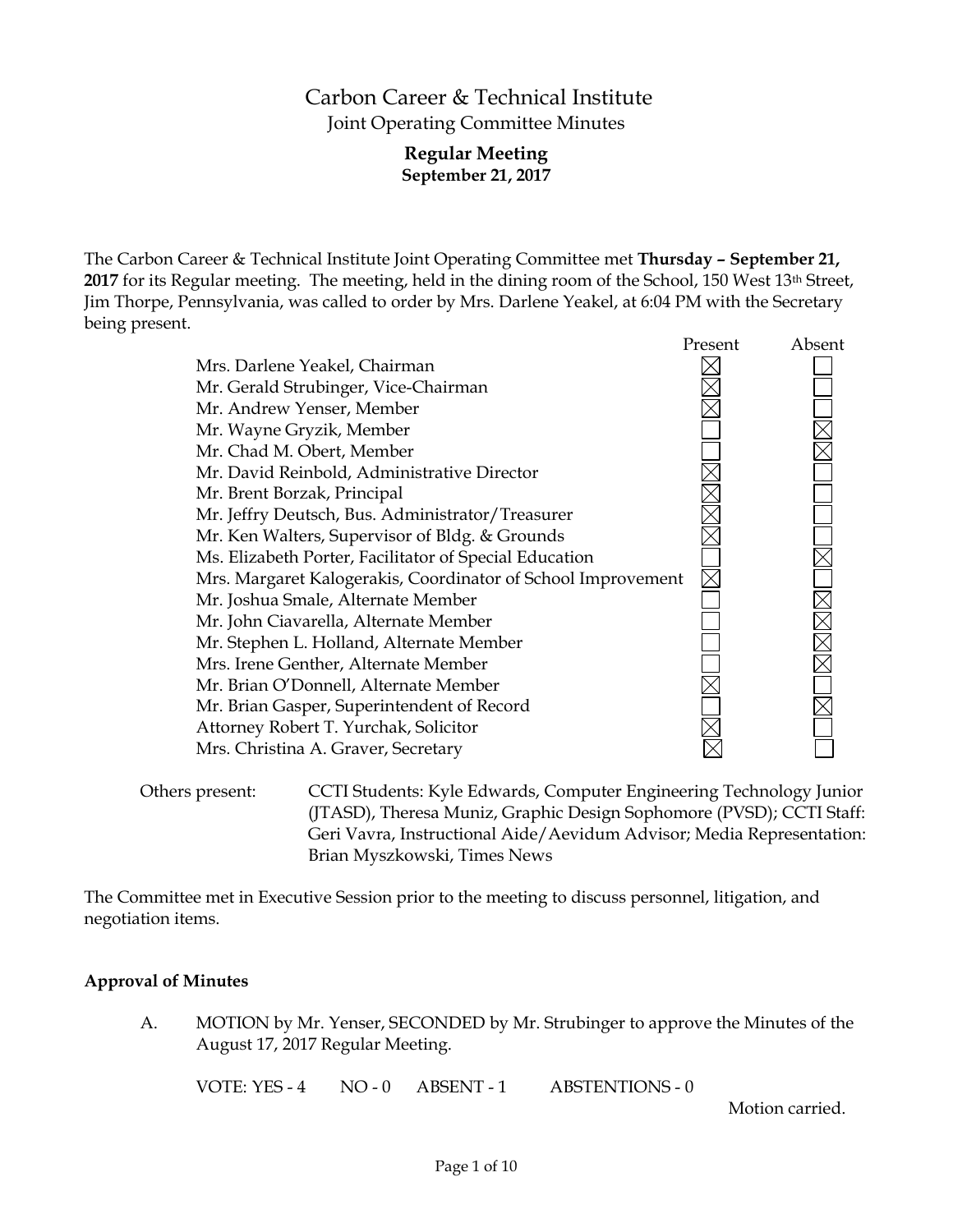## **Courtesy of the Floor to Visitors**

NONE

## **Approval of Treasurer's Reports (August 2017)**

A. MOTION by Mr. Yenser, SECONDED by Mr. Strubinger to approve the Treasurer's Report for August 2017 showing a final balance of \$6,253,730.69 in the General Fund, and \$47,396.64 in the Student Activities Account.

 $\times$ 

Mr. Strubinger - Jim Thorpe Mr. Yenser - Lehighton Mr. Gryzik - Panther Valley Mr. O'Donnell - Weatherly Mrs. Yeakel - Palmerton



## **Approval of Payment of Bills**

A. MOTION by Mr. Yenser, SECONDED by Mr. O'Donnell to approve Payment of Bills - General Fund and Other Accounts.

Mr. Strubinger - Jim Thorpe Mr. Yenser - Lehighton Mr. Gryzik - Panther Valley Mr. O'Donnell - Weatherly Mrs. Yeakel - Palmerton



## **Administrative Reports**

- A. Director's Report Mr. Dave Reinbold, Administrative Director
	- a. Student Representative(s) Peggy Kalogerakis, Student Council Advisor introduced Kyle Edwards, Computer Engineering Technology Junior (JTASD) who shared the following:

#### **Student Council**

- Had their first meeting and as in the past, a great group of students were selected by their technical teachers.
- Reviewed guidelines each member needs to maintain good attendance, grades, conduct and attitude.
- Covered CCTI's goals and explained how each member of the student council needs to support all goals and events held.
- Reviewed past activities, and expectations for the upcoming school year.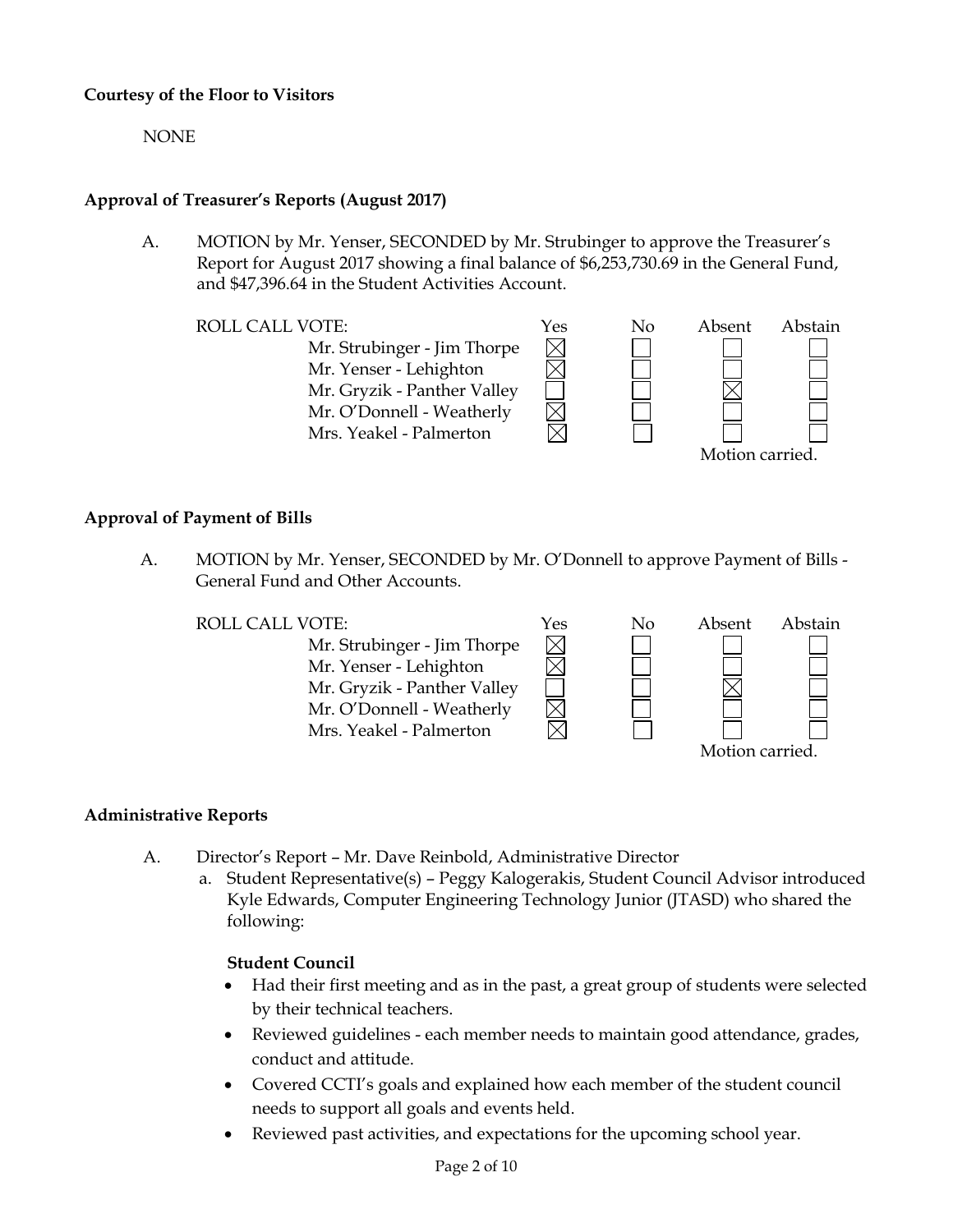- Big news student council will adopt/support a Palmerton student who is in the "Micah's Backpack Program." We will either collect food, or raise money to cover the cost of food items for this student.
- Student council will again collect pull tabs for Shriner's Children Hospital, head Thanksgiving & holiday collections, and will once again supervise penny wars as a fundraiser.
- The  $3^{rd}$  Thursday of the month, to coincide with the JOC meeting will be known as student council day. As the year progresses various activities will be held on this Thursday. Board members were also selected.

## **Interact Rotary Club**

- Started the year with a fundraiser for victims of the hurricane in Texas (Harvey). They are selling lollipops during lunch. All proceeds will go to the Red Cross.
- The Rotary Club selected their board last year, so they were ready to get started early. This week they are in the process of recruiting new members.
- All student organizations, as well as faculty came together to donate and raise money for the Harvey Victims. The goal expected was to raise \$1500. Last report we were at \$1600. This check will be written to a food bank in Texas.

B. Principal's Report – Mr. Brent Borzak

- a. The 2017-2018 school year at CCTI is off to a fantastic start.
	- Staff and students are focused on teaching and learning.
	- All CCTI staff are working towards the school-wide goals for the new school year.
	- An effective summer of preparations has led us to a smooth and efficient start.
	- The first day of in-service was very productive and the first day of student meetings went very well.
	- CCTI career and technical organizations have been reorganizing and planning events for the new school year. Several upcoming weekend fundraisers will be:
		- o Car Show on the September 23rd
		- o Golf tournament on October 7th
		- $\circ$  5K Walk/Run on October 14<sup>th.</sup>
		- o Student photos were taken September 7th
		- o CCTI will be hosting Senior Information Night on the evening of September 27th.
		- o CCTI Blood Drive will take place on September 29th
		- o Fall Occupational Advisory Committee meeting will take place on the evening of October 4th
		- o Open House occurring on the evening of October 18th.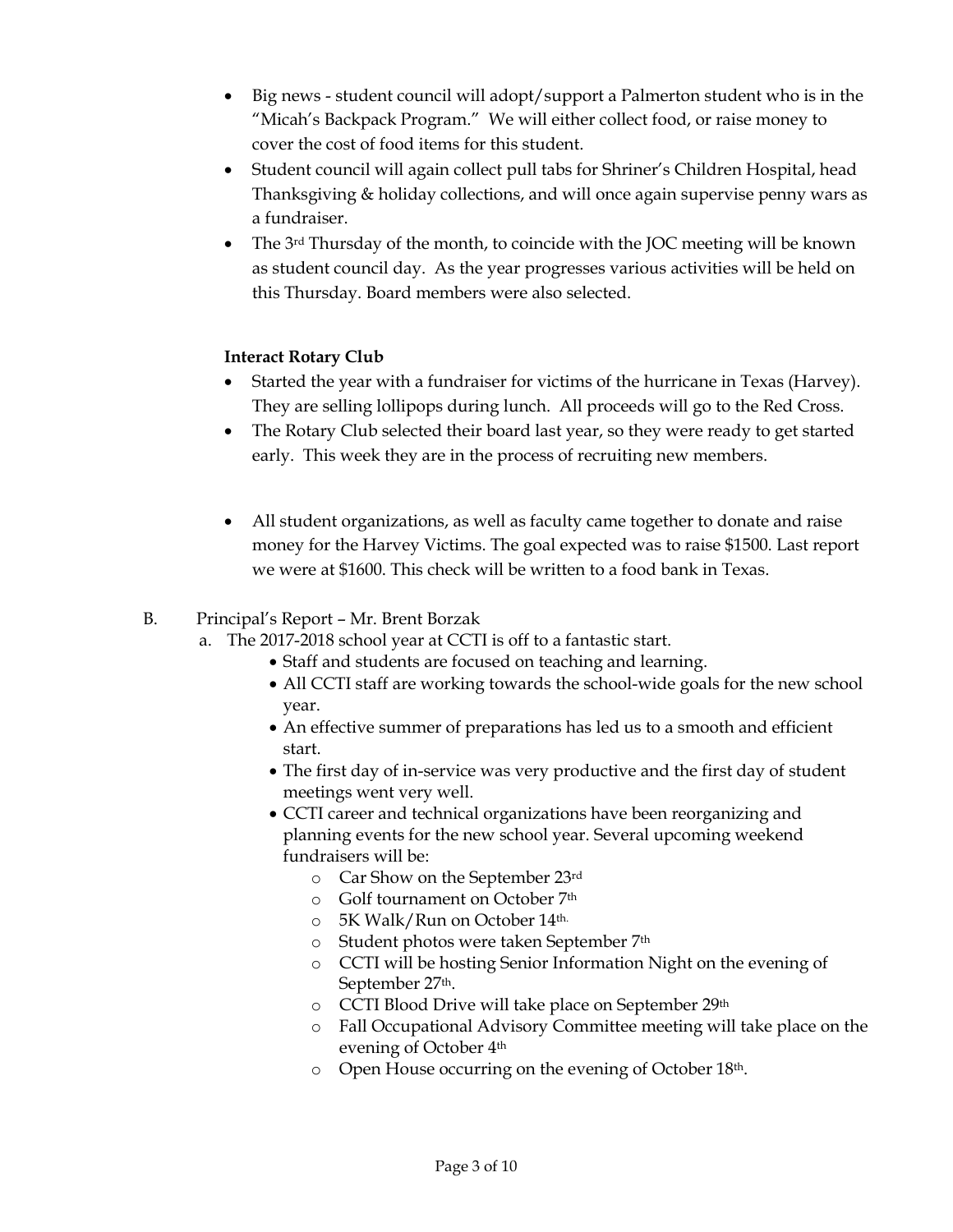- b. Mr. Borzak introduced Mrs. Geri Vavra, Aevidum Advisor who introduced Theresa Muniz, Graphic Design Technology Sophomore (PVSD) who each spoke about the recent Aevidum training that took place at Nazareth High School.
	- Mrs. Vavra stated that nine (9) CCTI students attended the training.
	- Aevidum is a Latin word meaning "I've got your back."
	- Currently 37 students are members of CCTI's Aevidum Club.
	- Mrs. Vavra would like to see 1-2 students from each technical area as members of Aevidum – giving CCTI students one more option for support in school.
	- Theresa shared a brief overview of the training beginning with an icebreaker activity and including a group skit and free time to mingle among Aevidum members of other school districts in attendance. This was Theresa's second year attending and she thinks it would be a great event to host at CCTI. She stated that she loves being a member and thinks it is a great club – getting students to talk with one another and get the help they need.
- C. Buildings and Grounds Report Mr. Ken Walters, Supervisor of Buildings and Grounds
	- a. Currently in the process of getting bids for supplies for the tiny house project. Meetings with the customer have taken place to define specific items to include within the house.
	- b. Mr. Reinbold shared that the tiny house will be showcased at the upcoming Excellence in Education Fair in Hershey, PA.
- D. Business Administrator's Report Mr. Jeffry P. Deutsch, Business Administrator
	- a. 2016-2017 audit by Kirk, Summa, and Co. is finished in-house. Mr. Deutsch anticipates no findings and expects the report to be available sometime in November.
- E. Up-date on School Goals, etc.
	- a. Mr. Reinbold shared the non-traditional concentration taken on by the school at this time. Posters have been hung both at CCTI and the sending school districts advertising the non-traditional trade areas and opportunities. He and Mr. Borzak have been speaking with current non-traditional students. All students have been asked to share CCTI's non-traditional opportunities with students at their home school districts. Students who share the experience through a shadowing day are eligible for a school T-shirt, community service hours, etc.
	- b. Mr. Reinbold also shared the following upcoming events at CCTI:
		- Representative Doyle Heffley along with his film crew will be in to interview CCTI students tomorrow, September 22
		- Cars for Claws Car Show Saturday, September 23
		- Harvest Café open to the public select Wednesday and Thursday evenings beginning Thursday, September 28 (see ad in Times News and CCTI website for more information)
		- Golf Tournament Saturday, October 7
		- SkillsUSA 5K Run/Walk Saturday, October 14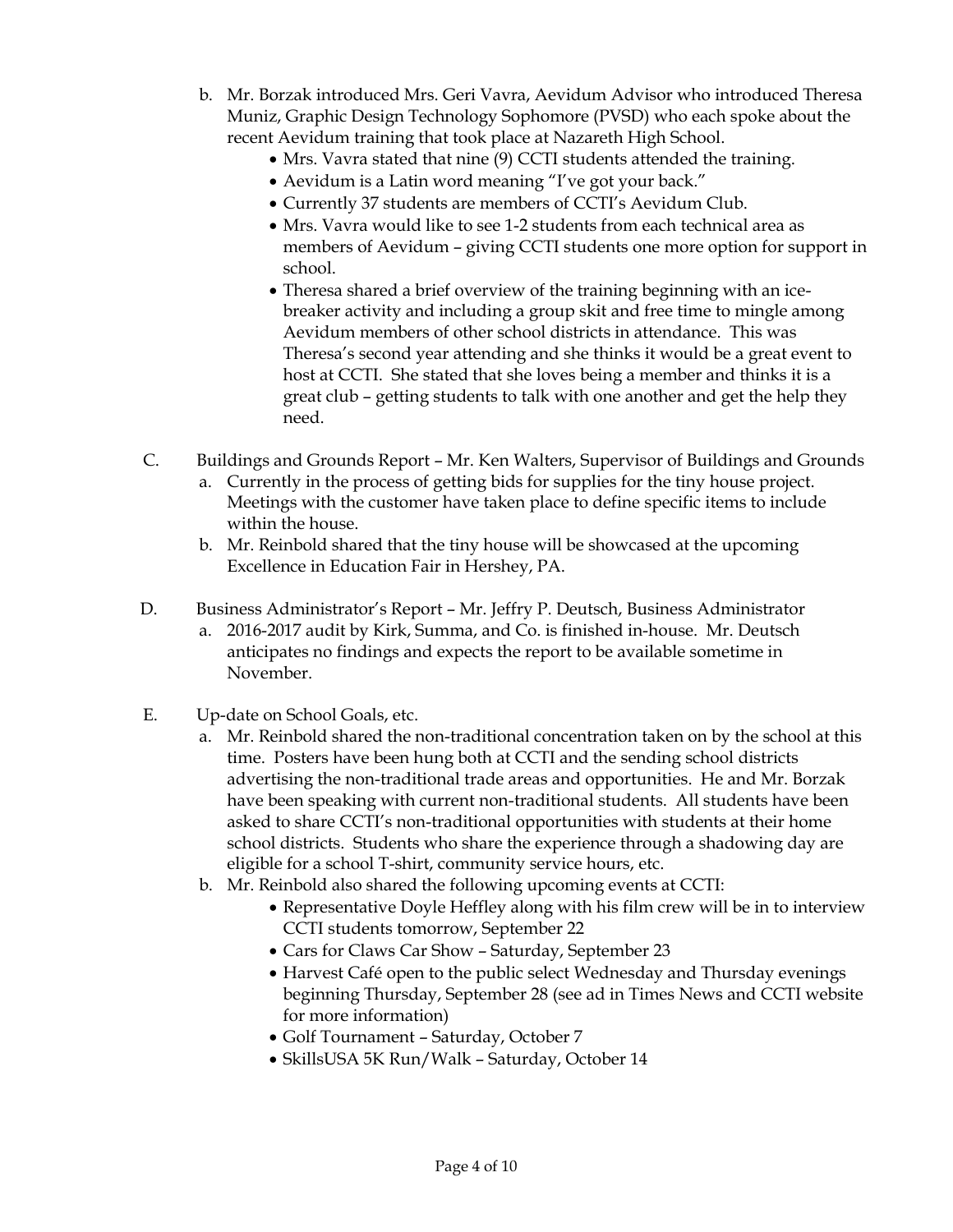c. Mrs. Kalogerakis, Coordinator of School Improvement added that through the latest Perkins review sending school districts were asked to include their Articulation Agreement with CCTI in their home school course handbook. As of this time, Weatherly Area School District and Panther Valley School District have included the Agreement in their handbook with Weatherly including CCTI course descriptions, as well. Mrs. Kalogerakis thanked the school districts for their attention to this.

## **Items of Business**

## *Personnel*

## **Salary Adjustment Approved**

A. MOTION by Mr. Yenser, SECONDED by Mr. O'Donnell that the 2017-2018 salary for the following individual be adjusted as indicated as provided in the existing Agreement between the Carbon Career & Technical Institute Joint Operating Committee and the Carbon Career & Technical Institute Education Association:

> Karoline Vavra, Physical Education/Health Teacher \$40,200 – 2017-2018 Salary + 900 – Master/M. EQU +15 \$41,100 – Adjusted 2016-2017 Salary

VOTE: YES - 4 NO - 0 ABSENT - 1 ABSTENTIONS - 0

Motion carried.

## **Building Substitute Approved**

B. MOTION by Mr. Yenser, SECONDED by Mr. O'Donnell to approve Phillip Strubinger as the Building Substitute effective October 1, 2017 through the close of the 2017-2018 school year at the approved daily rate.

Mr. Strubinger - Jim Thorpe Mr. Yenser - Lehighton Mr. Gryzik - Panther Valley Mr. O'Donnell - Weatherly Mrs. Yeakel - Palmerton



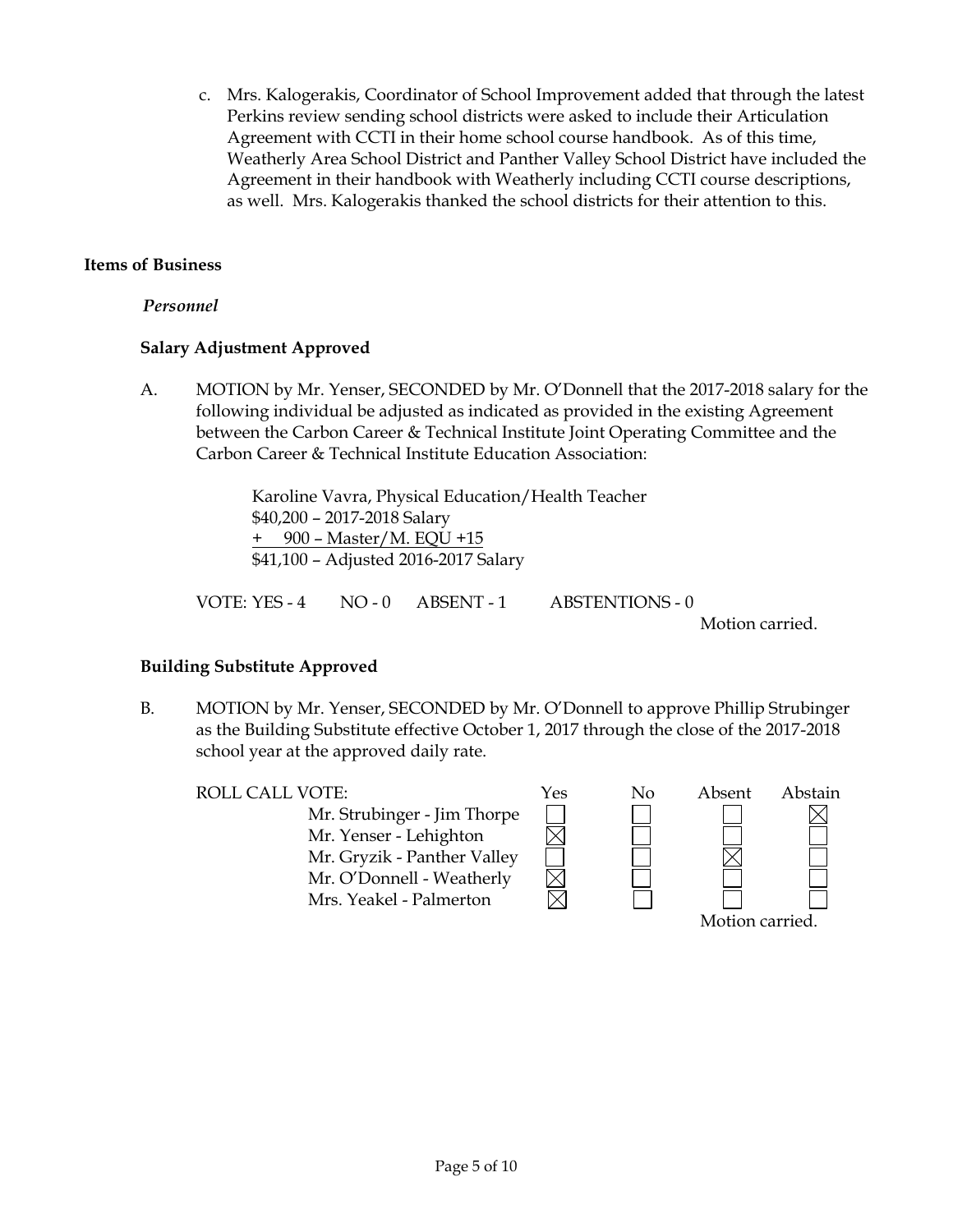MOTION by Mr. Yenser, SECONDED by Mr. O'Donnell that the following motions be approved:

## **Substitute Approved**

- C. that the below listed individuals be approved to substitute for the 2017-2018 school year at the established rates, as follows:
	- Frank DeMatto Van/Bus Driver
	- Jeffrey Donadi Tutor
	- Autumn Frey Van/Bus Driver
	- Christopher Gallagher Teacher, Instructional Aide
	- Jeffrey Hazelton Van/Bus Driver
	- Kevin Kuehner Van/Bus Driver
	- Ashleigh Papay Van/Bus Driver
	- Jeremy Pease Van/Bus Driver
	- Harold Resh Van/Bus Driver
	- Elizabeth Schlecht Van/Bus Driver
	- Dennis Starry Van/Bus Driver

#### **Extra Help Instructors Appointed**

D. to appoint the following individuals as Extra Help Instructors in conjunction with the Monday after school program at \$25 per hour on an as-needed/scheduled basis:

| Stephen Anderson     | Julia Dougherty    | Jeremy Pease         |
|----------------------|--------------------|----------------------|
| Jean Bales           | Jane Farkas        | <b>Brandon Poole</b> |
| Scott Bartholomew    | Joseph Farkas      | Justin Pshar         |
| Stephanie Barto      | <b>Autumn Frey</b> | Maritza Reinbold     |
| Katherine Baumgardt  | Jeffrey Hazelton   | Harold Resh          |
| Michael Baumgardt    | Diane Hyjurick     | John Rogers          |
| Marie Bieling        | Michele Klock      | Rebecca Schaeffer    |
| Kimberly Bittle      | Sandra Kohutka     | Kevin Sowa           |
| Anthony (A.J.) Burke | Anthony Koval      | Dennis Starry        |
| Jacquelyn Cole       | Kevin Kuehner      | Phillip Strubinger   |
| Eugene Colosimo      | Michael Lewis      | Michele Troutman     |
| Anna Leigh Conway    | Tammy Marshall     | Geri Vavra           |
| George Cope          | Donald McGorry     | Karoline Vavra       |
| Douglas Del Conte    | Walter O'Donnell   | Lisa Walck           |
| Frank DeMatto        | Ashleigh Papay     | Michael Wildoner     |
| Michele Dominic      | Robert Pathroff    | <b>Brian Wirth</b>   |
|                      |                    |                      |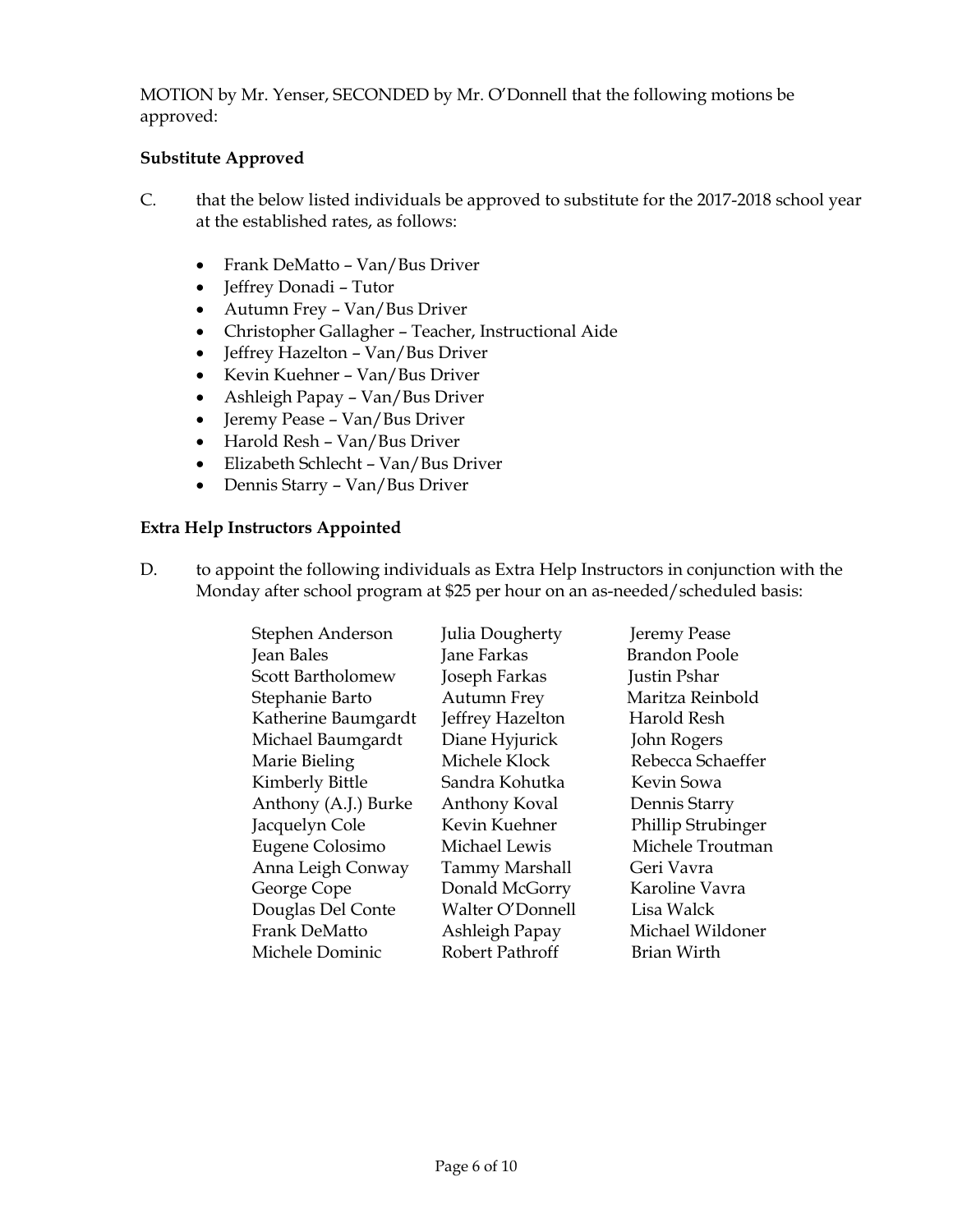#### **Adult Education Instructors Approved**

E. to approve the following individuals as Adult Education Instructors on an as needed basis, at a salary of \$21.00 - \$23.00 per hour effective October 1, 2017 through October 2018:

#### Dana Miller Kevin Kuehner

ROLL CALL VOTE:  $Yes$  No Absent Abstain Mr. Strubinger - Jim Thorpe  $\boxtimes$  $\overline{\boxtimes}$ Mr. Yenser - Lehighton Mr. Gryzik - Panther Valley Mr. O'Donnell - Weatherly Mrs. Yeakel - Palmerton

Motions carried.

#### *Education*

MOTION by Mr. Yenser, SECONDED by Mr. Strubinger that the following motions be approved:

#### **Field Trip Approved**

- A. that Michele Klock, Graphic Design Instructor and Maritza Reinbold, Instructional Aide, chaperone sixteen (16) Graphic Design students on a field trip to Longwood Gardens, Kennett Square, PA October 6, 2017.
	- Note: Expenses for the trip are included in the 2017-2018 General Fund Travel Budget. Rain date is scheduled for October 9, 2017. Students will be given an assignment to capture a variety of images using the photography composition techniques covered in curriculum.

#### **Field Trip Approved**

- B. that Michele Dominic, Health Medical Instructor, Autumn Frey, Instructional Aide, and one (1) additional approved chaperone, chaperone thirty-two (32) Health Medical students on a field trip to the Mutter Museum, Philadelphia, PA October 20, 2017.
	- Note: Expenses for the trip are included in the 2017-2018 General Fund Travel Budget. Students will experience hands-on learning activities such as forensic anthropology in criminal investigations.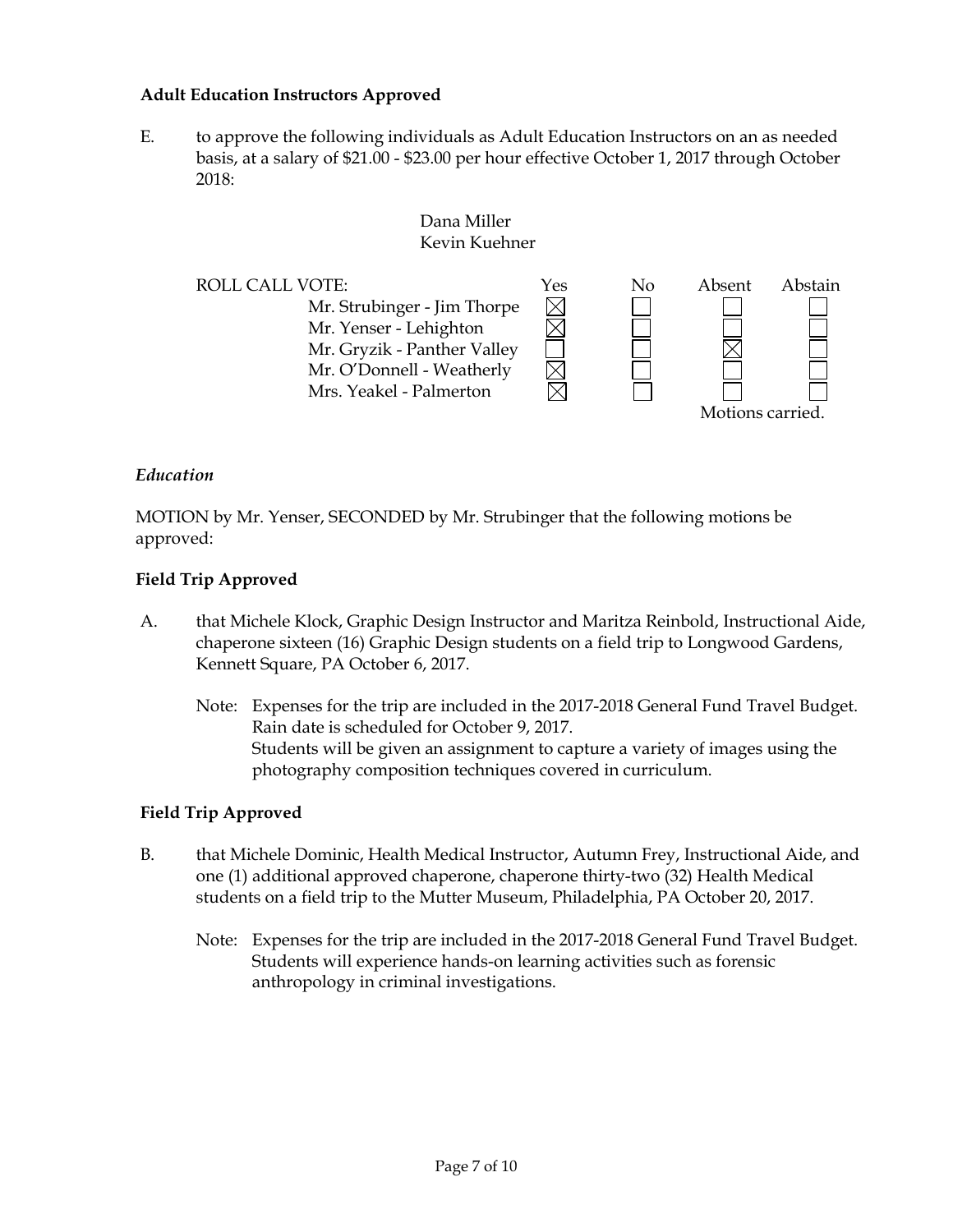## **Field Trip Approved**

- C. that Stephanie Barto, Marketing/Distributive Education Instructor, Sandi Kohutka, Instructional Aide, Scott Bartholomew, Teacher, and William Stoudt, approved chaperone, chaperone forty (40) Marketing/Distributive Education students on a field trip to the Philadelphia 76er's Wells Fargo Center, Philadelphia, PA November 1, 2017.
	- Note: Expenses for the trip are included in the 2017-2018 General Fund Travel Budget. This is a sports marketing event sponsored by DECA and the 76er's organization.

VOTE: YES - 4 NO - 0 ABSENT - 1 ABSTENTIONS - 0

Motions carried.

#### *Budget & Finance*

NONE

#### *Buildings & Grounds*

NONE

#### *Administrative*

MOTION by Mr. Strubinger, SECONDED by Mr. O'Donnell that the following motions be approved:

#### **Conference Attendance Approved**

A. that Michele Dominic, Health Medical Instructor attend the HOSA Advisor Workshop October 4-6, 2017 at the Lancaster Host Resort and Conference Center Lancaster, PA at a total estimated cost of \$125 to cover lodging.

#### **Conference Attendance Approved**

B. that Stephanie Barto, Cooperative Education Coordinator attend the 2017 Cooperative Education Conference October 10 and 11, 2017 at the Nittany Lion Inn, State College, PA at a total estimated cost of \$367.00 to cover registration and lodging.

#### **Conference Attendance Approved**

C. that Michele Dominic, Health Medical Instructor attend Strategies: Educational Excellence for Healthcare November 2 and 3, 2017 at the Penn Stater, State College, PA at a total estimated cost of \$545.00 to cover registration and lodging.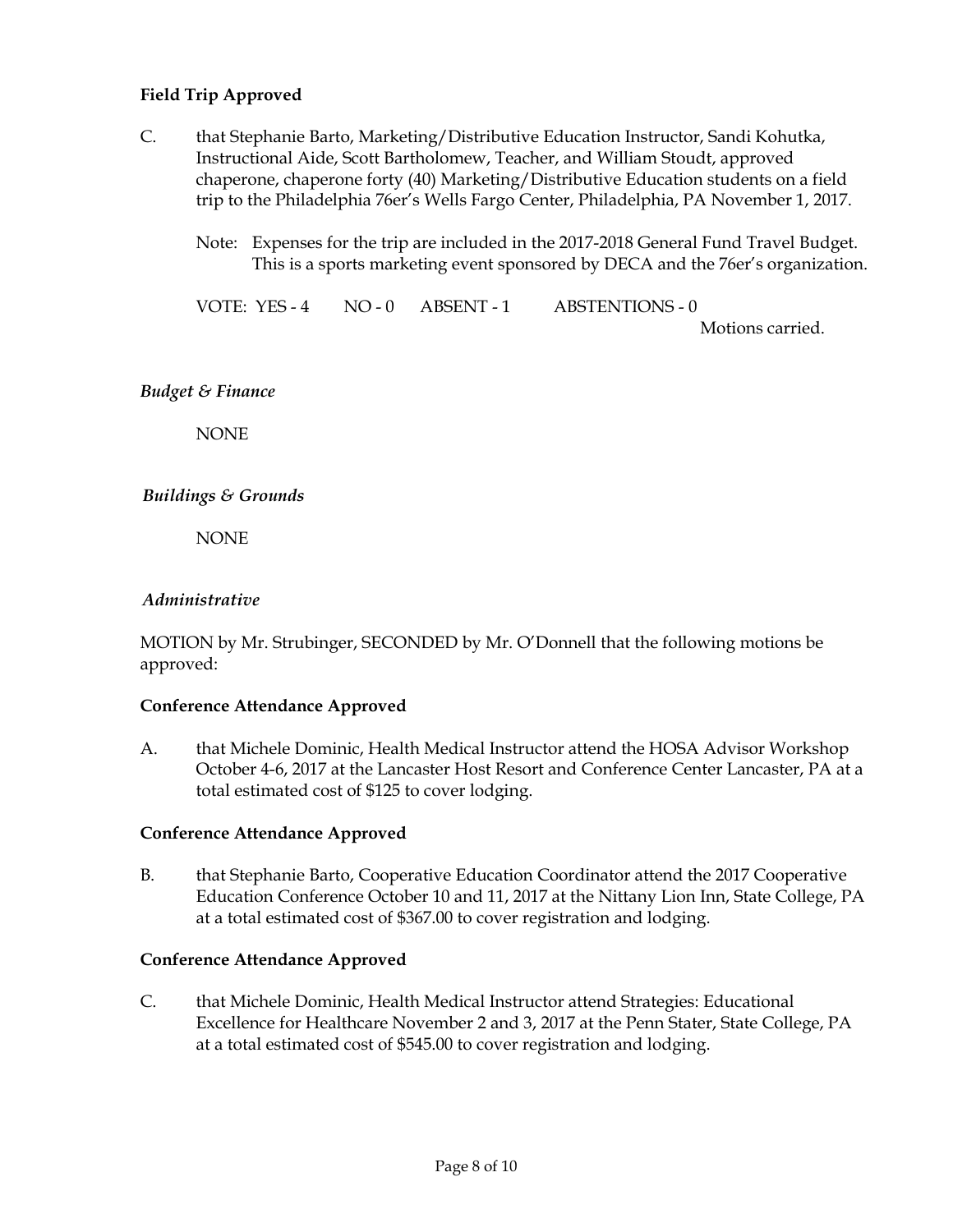## **Agreements of Affiliation Renewed and Executed**

D. that the Agreement of Affiliation between the Carbon Career & Technical Institute Medical and Health Assistant/Certified Nurse Aide Program be renewed and executed for the 2017-2018 Fiscal Year, as presented:

> Carbon Foot and Ankle – Lehighton, PA St. Luke's Hospital – Bethlehem, PA

#### **Agreements of Affiliation Renewed and Executed**

E. that the Agreement of Affiliation between the Carbon Career & Technical Institute Adult Education Program be renewed and executed for the 2017-2018 Fiscal Year, as presented:

> The Summit – Lehighton, PA Mahoning Valley Nursing and Rehabilitation Center – Lehighton, PA

#### **Substitute Van/Bus Driver rate Approved**

F. that the substitute van/bus driver rate be approved at \$20.00 per hour for the 2017-2018 school year.

#### **Adult Education Instructor Agreement Approved**

G. that to approve the agreement between the Carbon Career & Technical Institute Adult Education program and Margaret Miller, Instructor, as presented.

#### **Adult Education Fall 2017 Course Offerings Approved**

H. to approve the Adult Education Fall 2017 Course Offerings, as presented.

#### **Digital Reality productions Contract Approved**

I. to approve the contract with Digital Reality Productions to produce a non-traditional student recruiting video, as presented.

Note: Perkins funding is available for this project.

ROLL CALL VOTE:<br>
Mr. Strubinger - Jim Thorpe<br>
Mr. Yenser - Lehighton<br>
Mr. Grvzik - Panther Valley Mr. Strubinger - Jim Thorpe Mr. Yenser - Lehighton Mr. Gryzik - Panther Valley Mr. O'Donnell - Weatherly Mrs. Yeakel - Palmerton